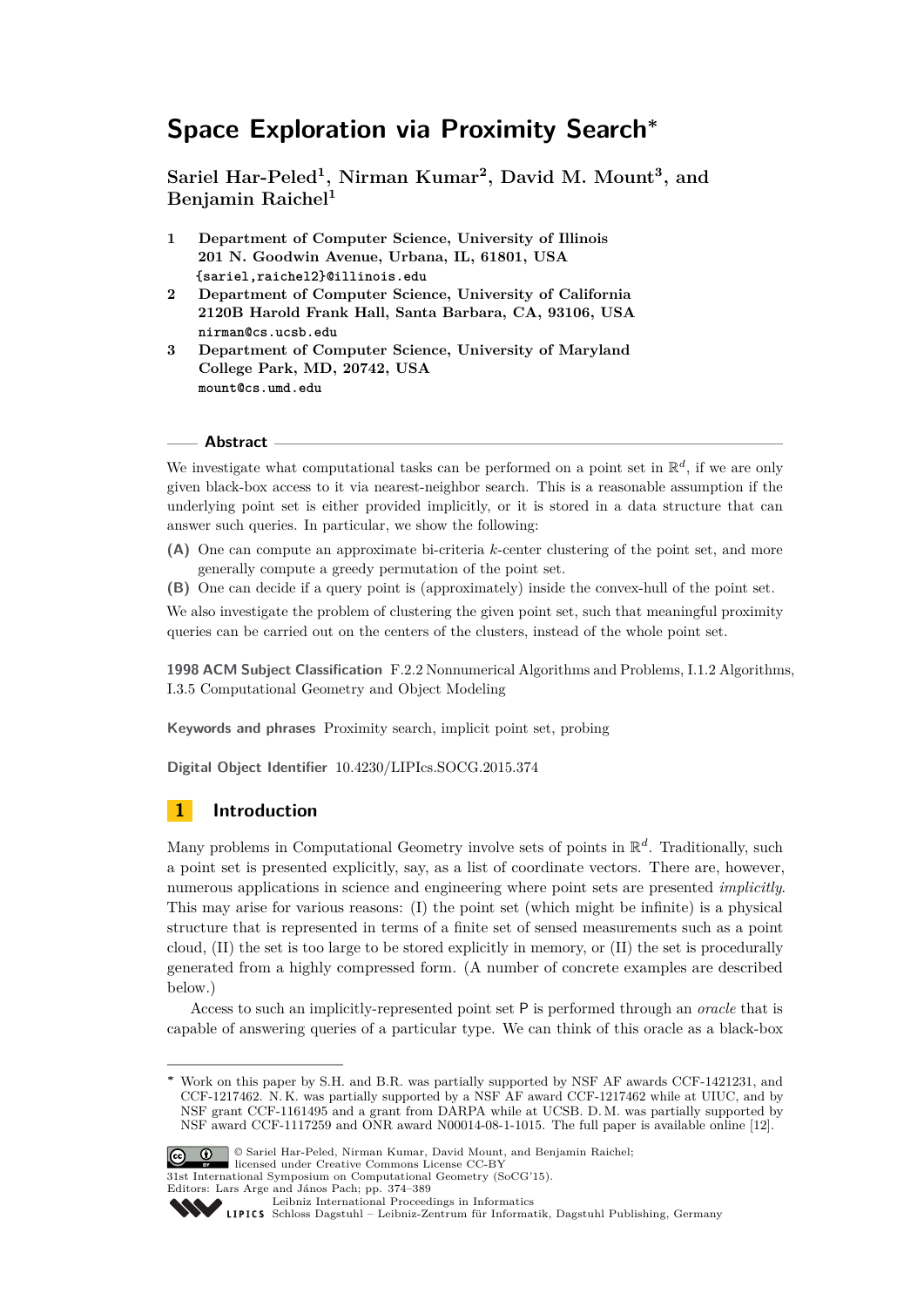data structure, which is provided to us in lieu of an explicit representation. Various types of probes have been studied (such as finger probes, line probes, and X-ray probes [\[19\]](#page-14-1)). Most of these assume that  $P$  is connected (e.g., a convex polygon) and cannot be applied when dealing with arbitrary point sets. In this paper, we consider *proximity probes* – a natural choice for probing general point sets based on computing nearest neighbors.

More formally, we assume that the point set  $P$  is a (not necessarily finite) compact subset of  $\mathbb{R}^d$ . The point set P is accessible only through a nearest-neighbor data structure, which given a query point q, returns the closest point of P to q. Some of our results assume that the data structure returns an exact nearest neighbor (NN) and others assume that the data structure returns a  $(1 + \varepsilon)$ -approximate nearest-neighbor (ANN). (See Section [2](#page-3-0) for definitions.) In any probing scenario, it is necessary to begin with a general notion of the set's spatial location. The point set P is contained within a given *domain*, which is a compact subset  $D$  of  $\mathbb{R}^d$ .

The oracle is given as a black-box, and no deletions or insertions are allowed from the data structure. Furthermore, the number of data points in P is not necessarily known, nor is there any assumption on continuity or smoothness. Indeed, most of our results apply to infinite point sets, including volumes or surfaces.

## **Prior Work and Applications**

Implicitly-represented point sets arise in various applications. One example is that of analyzing a geometric shape through probing. An example of this is Atomic Force Microscopy (AFM) [\[22\]](#page-15-1). This technology can reveal the undulations of a surface at the resolution of fractions of a nanometer. It relies on the principle that when an appropriately designed tip (the probe) is brought in the proximity of a surface to scan it, certain atomic forces minutely deflect the tip in the direction of the surface. Since the deflection of the tip is generally to the closest point on the surface, this mode of acquisition is an example of proximity probing. A sufficient number of such samples can be used to reconstruct the surface [\[2\]](#page-14-2).

The topic of shape analysis through probing has been well studied within the field of computational geometry. The most commonly assumed probe is a *finger probe*, which determines the first point of contact of a ray and the set. Cole and Yap [\[6\]](#page-14-3) pioneered this area by analyzing the minimum number of finger probes needed to reconstruct a convex polygon. Since then, various alternative probing methods have been considered. For good surveys of this area, see Skiena [\[19,](#page-14-1) [20\]](#page-14-4).

More recently, Boissonnat *et al.* [\[4\]](#page-14-5) presented an algorithm for learning a smooth unknown surface S bounding an object  $\mathcal O$  in  $\mathbb R^3$  through the use of finger probes. Under some reasonable assumptions, their algorithm computes a triangulated surface  $\hat{S}$  that approximates  $S$  to a given level of accuracy. In contrast to our work, which applies to general point sets, all of these earlier results assume that the set in question is a connected shape or surface.

Implicitly-represented point sets also arise in geometric modeling. Complex geometric sets are often generated from much smaller representations. One example are fractals sets, which are often used to model natural phenomena such as plants, clouds, and terrains [\[21\]](#page-15-2). Fractals are often expressed as the limit of an iterative process [\[16\]](#page-14-6). Due to their regular, recursive structure it is often possible to answer proximity queries about such a set without generating the set itself.

Two other examples of infinite sets generated implicitly from finite models include (I) subdivision surfaces [\[1\]](#page-14-7), where a smooth surface is generated by applying a recursive refinement process to a finite set of boundary points, and (II) metaballs [\[3\]](#page-14-8), where a surface is defined by a blending function applied to a collection of geometric balls. In both cases, it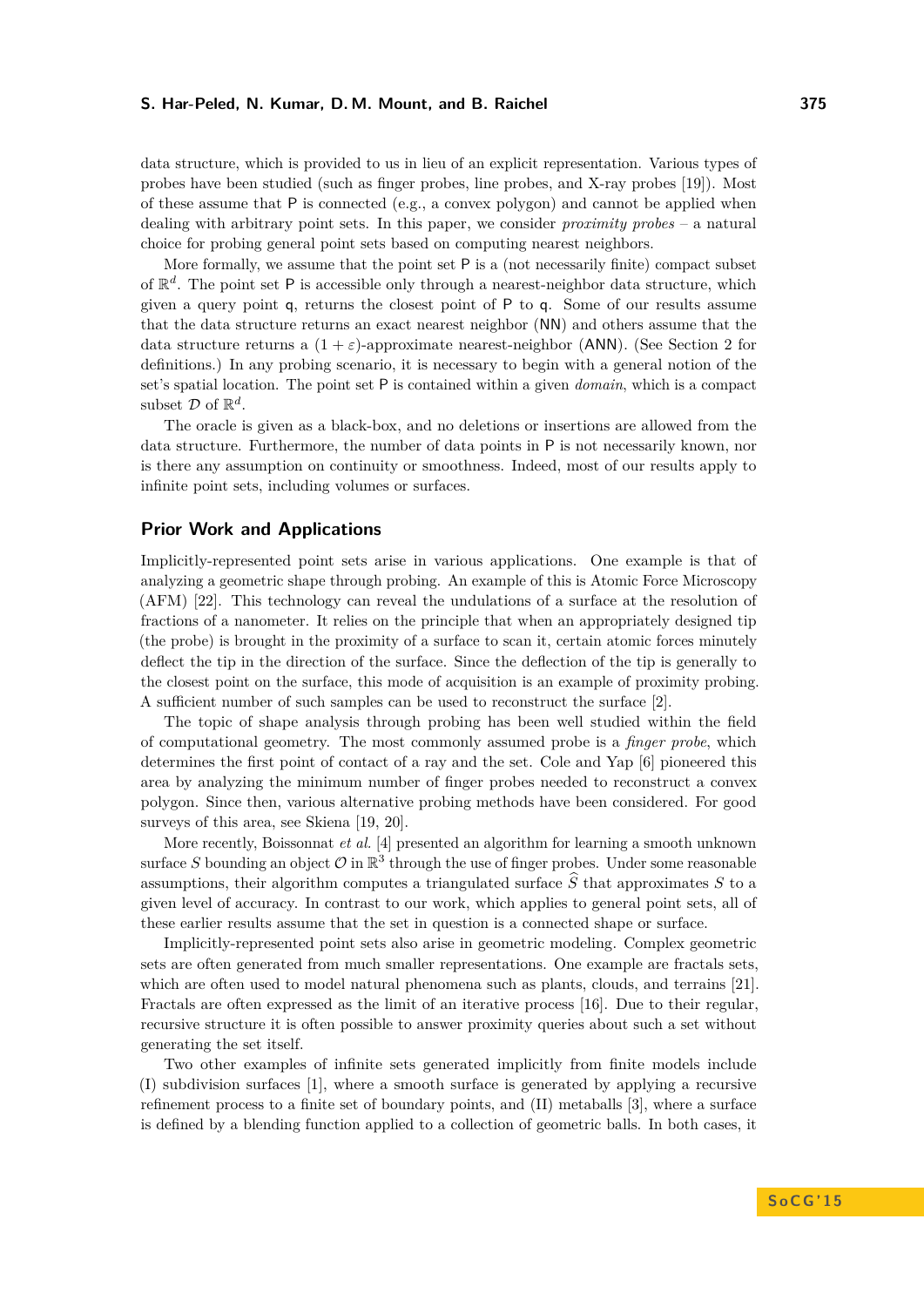## **376 Space Exploration via Proximity Search**

is possible to answer nearest neighbor queries for the underlying object to arbitrarily high precision without the need to generate its boundary.

Proximity queries have been applied before. Panahi *et al.* [\[18\]](#page-14-9) use proximity probes on a convex polygon in the plane to reconstruct it exactly. Goel *et al.* [\[8\]](#page-14-10), reduce the approximation versions of several problems like diameter, farthest neighbors, discrete center, metric facility location, bottleneck matching and minimum weight matching to nearest neighbor queries. They sometimes require other primitives for their algorithms, for example computation of the minimum enclosing ball or a dynamic version of the approximate nearest-neighbor oracle. Similarly, the computation of the minimum spanning tree [\[11\]](#page-14-11) can be done using nearest-neighbor queries (but the data structure needs to support deletions). For more details, see the survey by Indyk [\[14\]](#page-14-12).

### **Our contributions**

In this paper we consider a number of problems on implicitly-represented point sets.

**k-center clustering and the greedy permutation.** Given a point set P, a *greedy permutation* (informally) is an ordering of the points of P:  $p_1, \ldots, p_k, \ldots$ , such that for any k, the set of points  $\{p_1, \ldots, p_k\}$  is a  $O(1)$ -approximation to the optimal *k*-center clustering. This sequence arises in the *k*-center approximation of Gonzalez [\[9\]](#page-14-13), and its properties were analyzed by Har-Peled and Mendel [\[13\]](#page-14-14). Specifically, if P can be covered by  $k$  balls of radius  $r_k$ , then the maximum distance of any point of P to its nearest neighbor in  $\{p_1, \ldots, p_k\}$  is  $O(r_k)$ .

In Section [3,](#page-4-0) we show that under reasonable assumptions, in constant dimension, one can compute a permutation that is a bi-criteria approximation to the optimal *k* center clustering. More formally, we can compute a sequence of points from  $P$ ,  $p_1$ ,  $p_2$ , ..., such for any k, the radius of clustering using the centers in  $\{p_1, \ldots, p_{ck}\}\$ is an  $O(1)$ -approximation to the optimal *k* center clustering radius, where *c* is a constant depending only on the dimension. This result uses exact proximity queries, and only one query per sequence point generated. If the oracle answers  $(1 + \varepsilon)$ -ANN queries only, then for any k, the permutation generated is competitive with the optimal *k*-center clustering, considering the first  $O(k \log_{1/\varepsilon} \Phi)$  points in this permutation, where  $\Phi$  is (roughly) the spread of the point set. The hidden constant factors grow exponentially in the dimension.

**Approximate convex-hull membership.** Given a point set P in  $\mathbb{R}^d$ , consider the problem of deciding whether a given query point  $q \in \mathbb{R}^d$  is inside its convex-hull  $C = \mathcal{CH}(P)$ . The answer for such a query is *ε*-approximately correct if the answer is correct whenever the query point's distance from the boundary of C is at least  $\varepsilon \cdot \text{diam}(\mathcal{C})$ . In Section [4,](#page-8-0) we show that, given an oracle for  $(1 + \varepsilon^2/c)$ -ANN queries, for some sufficiently large constant *c*, it is possible to answer approximate convex-hull membership queries using  $O(1/\varepsilon^2)$  proximity queries. Remarkably, the number of queries is independent of the dimension of the data.

Our algorithm operates iteratively, by employing a gradient descent-like approach. It generates a sequence of points, all within the convex hull, that converges to the query point. Similar techniques have been used before, and are sometimes referred to as the Frank-Wolfe algorithm. Clarkson provides a survey and some new results of this type [\[5\]](#page-14-15). A recent algorithm of this type is the work by Kalantari [\[15\]](#page-14-16). Our main new contribution for the convex-hull membership problem is showing that the iterative algorithm can be applied to implicit point sets using nearest-neighbor queries.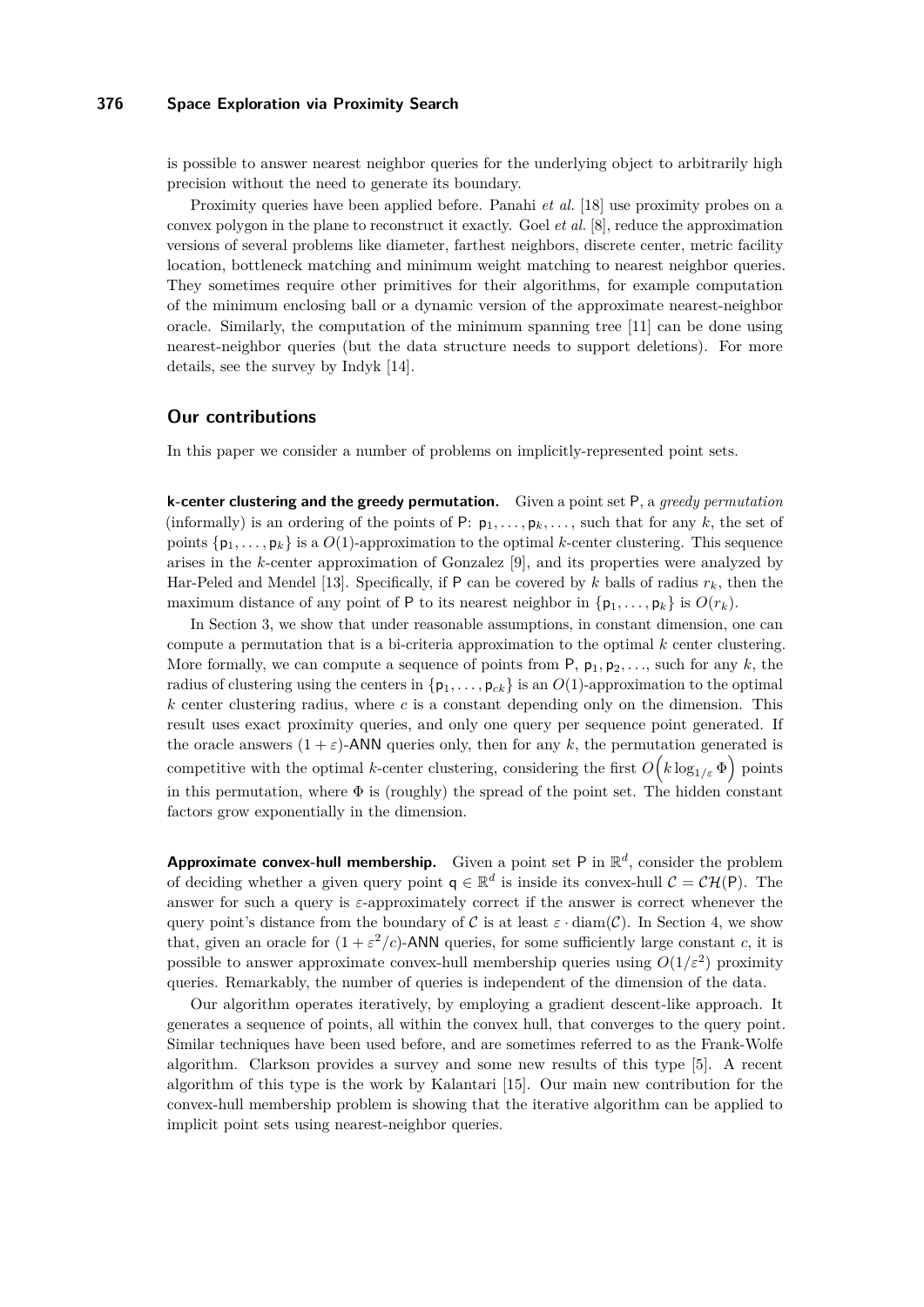**Balanced proximity clustering.** We study a problem that involves summarizing a point set in a way that preserves proximity information. Specifically, given a set P of *n* points in  $\mathbb{R}^d$ , and a parameter  $k$ , the objective is to select  $m$  centers from  $P$ , such that if we assign every point of P to its nearest center, no center has been selected by more than *k* points. This problem is related to topic of capacitated clustering from operations research [\[17\]](#page-14-17).

In Section [5,](#page-12-0) we show that in the plane there exists such a clustering consisting of  $O(n/k)$ such centers, and that in higher dimensions one can select  $O((n/k)\log(n/k))$  centers (where the constant depends on the dimension). This result is not directly related to the other results in the paper.

**Paper organization.** In Section [2](#page-3-0) we review some relevant work on *k*-center clustering. In Section [3](#page-4-0) we provide our algorithm to compute an approximate *k*-center clustering. In Section [4](#page-8-0) we show how we can decide approximately if a query point is within the convex hull of the given data points in a constant number of queries, where the constant depends on the degree of accuracy desired. Finally, in Section [5](#page-12-0) we investigate balanced Voronoi partitions, which provides a density-based clustering of the data. Here we assume that all the data is known and the goal is to come up with a useful clustering that can help in proximity search queries.

## <span id="page-3-0"></span>**2 Preliminaries**

#### **2.1 Background – k-center clustering and the greedy permutation**

The following is taken from [\[10,](#page-14-18) Chap. 4], and is provided here for the sake of completeness.

In the *k*-center clustering problem, a set  $P \subseteq \mathbb{R}^d$  of *n* points is provided together with a parameter *k*. The objective is to find a set of *k* points,  $C \subseteq P$ , such that the maximum distance of a point in P to its closest point in C is minimized. Formally, define price(C, P) =  $\max_{p \in P} \min_{c \in C} ||p - c||$ . Let  $C_{opt}$  denote the set of centers achieving this minimum. The *k*-center problem can be interpreted as the problem of computing the minimum radius, called the *k-center clustering radius*, such that it is possible to cover the points of P using *k* balls of this radius, each centered at one of the data points. It is known that *k*-center clustering is NP-hard. Even in the plane, it is NP-hard to approximate to within a factor of  $(1 + \sqrt{7})/2 \approx 1.82$  [\[7\]](#page-14-19).

**The greedy clustering algorithm.** Gonzalez [\[9\]](#page-14-13) provided a 2-approximation algorithm for *k*-center clustering. This algorithm, denoted by **GreedyKCenter**, repeatedly picks the point farthest away from the current set of centers and adds it to this set. Specifically, it starts by picking an arbitrary point,  $\bar{c}_1$ , and setting  $C_1 = {\bar{c}_1}$ . For  $i > 1$ , in the *i*th iteration, the algorithm computes

$$
r_{i-1} = \text{price}(C_{i-1}, P) = \max_{p \in P} d(p, C_{i-1})
$$
\n(2.1)

and the point  $\bar{c}_i$  that realizes it, where  $d(\mathbf{p}, \mathbf{C}_{i-1}) = \min_{\mathbf{c} \in \mathbf{C}_{i-1}} ||\mathbf{p} - \mathbf{c}||$ . Next, the algorithm adds  $\bar{c}_i$  to  $C_{i-1}$  to form the new set  $C_i$ . This process is repeated until *k* points have been collected.

If we run **GreedyKCenter** till it exhausts all the points of P (i.e.,  $k = n$ ), then this algorithm generates a permutation of P; that is,  $\langle P \rangle = \langle \overline{c}_1, \ldots, \overline{c}_n \rangle$ . We will refer to  $\langle P \rangle$ as the *greedy permutation* of P. There is also an associated sequence of radii  $\langle r_1, \ldots, r_n \rangle$ , and the key property of the greedy permutation is that for each *i* with  $1 \leq i \leq n$ , all the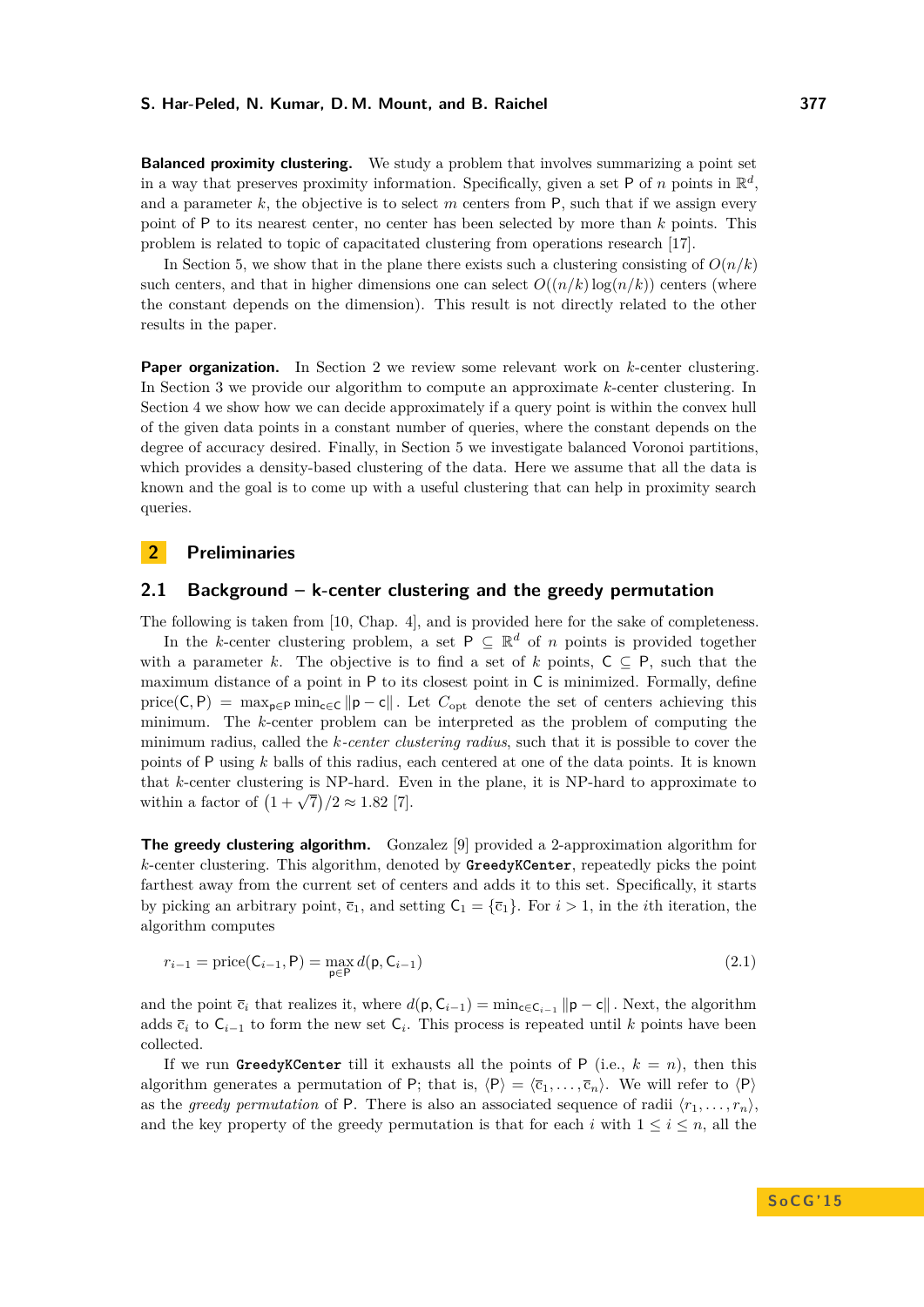## **378 Space Exploration via Proximity Search**

points of P are within a distance at most  $r_i$  from the points of  $C_i = \langle \overline{c}_1, \ldots, \overline{c}_i \rangle$ . The greedy permutation has applications to packings, which we describe next.

**► Definition 1.** A set  $S \subseteq P$  is an *r-packing* for P if the following two properties hold:

- **(i)** *Covering property*: All the points of P are within a distance at most *r* from the points of *S*.
- (ii) *Separation property:* For any pair of points  $p, x \in S$ ,  $||p x|| \geq r$ .

(For most purposes, one can relax the separation property by requiring that the points of *S* be at distance  $\Omega(r)$  from each other.)

Intuitively, an *r*-packing of a point set P is a compact representation of P at resolution *r*. Surprisingly, the greedy permutation of P provides us with such a representation for all resolutions.

► Lemma 2 ([\[10\]](#page-14-18)).

- (A) Let P be a set of *n* points in  $\mathbb{R}^d$ , and let its greedy permutation be  $\langle \overline{c}_1, \ldots, \overline{c}_n \rangle$  with the *associated sequence of radii*  $\langle r_1, \ldots, r_n \rangle$ *. For any i*,  $C_i = \langle \overline{c}_1, \ldots, \overline{c}_i \rangle$  *is an r<sub>i</sub>-packing of* P*. Furthermore, r<sup>i</sup> is a* 2*-approximation for the optimal i-center clustering radius of* P*.*
- <span id="page-4-2"></span>**(B)** For any  $k$ , let  $r_{\text{opt}}^k$  be the radius of the optimal  $k$ -center clustering of  $P$ . Then, for any  $constant \ c, r_{opt}^{O(c^d k)} \leq r_{opt}^k/c.$
- **(C)** *Computing the optimal k-center clustering of the first O*(*k/ε<sup>d</sup>* ) *points of the greedy permutation, after appropriate rescaling, results in a*  $(1 + \varepsilon)$ *-approximation to the optimal k-center clustering of* P*.*

# **2.2 Setup**

Our algorithms operate on a (not necessarily finite) point set  $P$  in  $\mathbb{R}^d$ . We assume that we are given a compact subset of  $\mathbb{R}^d$ , called the *domain* and denoted  $\mathcal{D}$ , such that  $P \subseteq \mathcal{D}$ . Throughout we assume that  $D$  is the unit hypercube  $[0,1]^d$ . The set P (not necessarily finite) is contained in D.

Given a query point  $q \in [0,1]^d$ , let  $nn(q, P) = arg min_{p \in P} ||q - p||$  denote the nearest neighbor (NN) of q. We say a point  $x$  is a  $(1 + \varepsilon)$ -approximate nearest-neighbor (ANN) for q if  $\|q - x\| \leq (1 + \varepsilon) \|q - n\| \leq \varepsilon$ . We assume that the sole access to P is through "black-box" data structures  $T_{nn}$  and  $T_{ann}$ , which given a query point q, return the NN and ANN, respectively, to q in P.

# <span id="page-4-0"></span>**3 Using proximity search to compute k-center clustering**

**The problem.** Our purpose is to compute (or approximately compute) a *k*-center clustering of P through the ANN black box we have, where *k* is a given parameter between 1 and *n*.

#### <span id="page-4-1"></span>**3.1 Greedy permutation via NN queries: GreedyPermutNN**

Let  $q_0$  be an arbitrary point in D. Let  $\nu_0$  be its nearest-neighbor in P computed using the provided NN data structure  $T_{nn}$ . Let  $b_0 = \text{ball}(\mathbf{q}_0, \|\mathbf{q}_0 - \nu_0\|)$  be the open ball of radius  $\|\mathbf{q}_0 - \nu_0\|$  centered at  $\mathbf{q}_0$ . Finally, let  $G_0 = {\nu_0}$ , and let  $\mathcal{D}_0 = \mathcal{D} \setminus b_0$ .

In the *i*th iteration, for *i >* 0, let q*<sup>i</sup>* be the point in D*i*−<sup>1</sup> farthest away from *Gi*−1. Formally, this is the point in  $\mathcal{D}_{i-1}$  that maximizes  $d(\mathbf{q}_i, G_{i-1})$ , where  $d(\mathbf{q}, X) = \min_{\mathbf{c} \in X} ||\mathbf{c} - \mathbf{q}||$ . Let  $\nu_i = \text{nn}(\mathsf{q}_i, \mathsf{P})$  denote the nearest-neighbor  $\nu_i$  to  $\mathsf{q}_i$  in P, computed using  $T_{nn}$ . Let

 $r_i = d(\mathsf{q}_i, G_{i-1}), \quad b_i = \text{ball}(\mathsf{q}_i, r_i), \quad G_i = G_{i-1} \cup \{\nu_i\}, \quad \text{and} \quad \mathcal{D}_i = \mathcal{D}_{i-1} \setminus b_i.$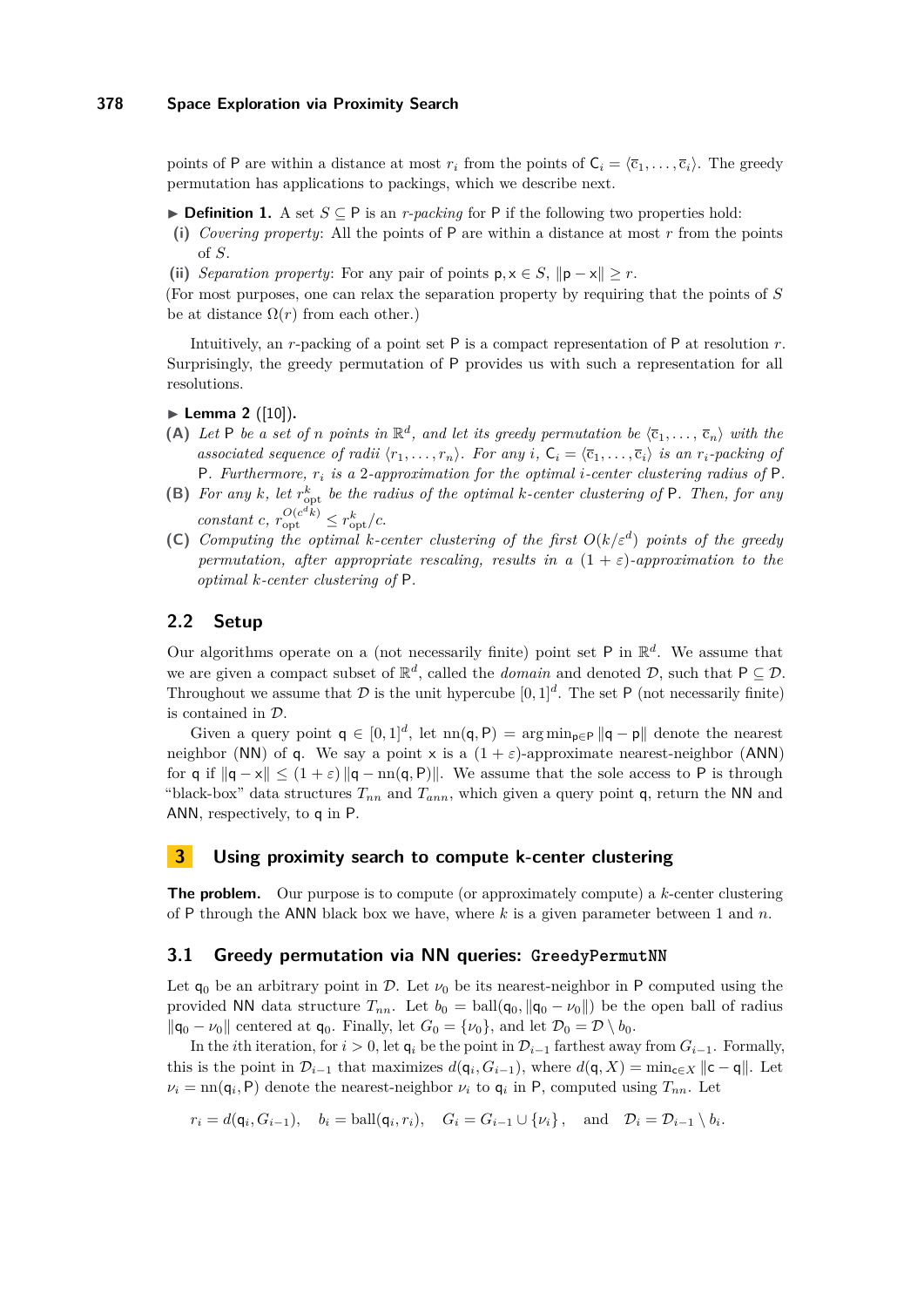Left to its own devices, this algorithm computes a sequence of not necessarily distinct points  $\nu_0, \nu_1, \ldots$  of P. If P is not finite then this sequence may also have infinitely many distinct points. Furthermore,  $\mathcal{D}_0 \supseteq \mathcal{D}_1 \supseteq \ldots$  is a sequence of outer approximations to P.

The execution of this algorithm is illustrated in Figure [1.](#page-6-0)

# **3.2 Analysis**

Let  $\mathcal{O} = \{o_1, \ldots, o_k\}$  be an optimal set of *k* centers of P. Formally, it is a set of *k* points in P that minimizes the quantity  $r_{\text{opt}}^k = \max_{\mathbf{q} \in \mathsf{P}} d(\mathbf{q}, \mathcal{O})$ . Specifically,  $r_{\text{opt}}^k$  is the smallest possible radius such that *k* closed balls of that radius centered at points in P, cover P. Our claim is that after  $O(k)$  iterations of the algorithm **GreedyPermutNN**, the sequence of points provides a similar quality clustering of P.

For any given point  $p \in \mathbb{R}^d$  we can cover the sphere of directions centered at p by narrow cones of angular diameter at most  $\pi/12$ . We fix such a covering, denoting the set of cones by  $\mathcal{C}_p$ , and observe that the number of such cones is a constant  $c_d$  that depends on the dimension. Moreover, by simple translation we can transfer such a covering to be centered at any point  $p' \in \mathbb{R}^d$ .

<span id="page-5-0"></span>► **Lemma 3.** *After*  $\mu = kc_d$  *iterations, for any optimal center*  $o_i \in \mathcal{O}$ *, we have*  $d(o_i, G_{\mu}) \leq$  $3r_{\rm opt}$ *, where*  $r_{\rm opt} = r_{\rm opt}^k$ *.* 

**Proof.** If for any  $j \leq \mu$ , we have  $r_j \leq 3r$ <sub>opt</sub> then all the points of  $\mathcal{D}_{j-1} \supseteq \mathsf{P}$  are in distance at most  $3r_{\text{opt}}$  from  $G_j$ , and the claim trivially holds as  $\mathcal{O} \subseteq \mathsf{P}$ .

Let *o* be an optimal center and let  $P_0$  be the set of points of P that are closest to *o* among all the centers of  $\mathcal{O}$ , i.e.,  $P_o$  is the cluster of  $o$  in the optimal clustering. Fix a cone  $\phi$  from  $\mathcal{C}_o$  ( $\phi$ 's apex is at *o*). Consider the output sequence  $\nu_0, \nu_1, \ldots$ , and the corresponding query sequence  $q_0, q_1, \ldots$  computed by the algorithm. In the following, we use the property of the algorithm that  $r_1 \geq r_2 \geq \cdots$ , where  $r_i = d(\mathsf{q}_i, G_{i-1})$ . A point  $\mathsf{q}_j$  is *admissible* if (i)  $\nu_j \in \mathsf{P}_o$ , and (ii)  $q_i \in \phi$  (in particular,  $\nu_i$  is not necessarily in  $\phi$ ).

We proceed to show that there are at most  $O(1)$  admissible points for a fixed cone, which by a packing argument will imply the claim as every  $q_j$  is admissible for exactly one cone. Consider the induced subsequence of the output sequence restricted to the admissible points of  $\phi: \nu'_1, \nu'_2, \ldots$ , and let  $\mathsf{q}'_1, \mathsf{q}'_2, \ldots$  be the corresponding query points used by the algorithm.



Formally, for a point  $\nu'_i$  in this sequence, let iter(*i*) be the iteration of the algorithm it was created. Thus, for all *i*, we have  $\mathbf{q}'_i = \mathbf{q}_{\text{iter}(i)}$  and  $\nu'_i = \nu_{\text{iter}(i)}$ .

Observe that  $P_o \subseteq P \cap \text{ball}(o, r_{\text{opt}})$ . This implies that  $||\nu'_j - o|| \le r_{\text{opt}}$ , for all *j*.

Let  $\ell'_i = ||\mathbf{q}'_i - \nu'_i||$  and  $r'_i = d(\mathbf{q}'_i, G_{\text{iter}(i)-1})$ . Observe that for  $i > 1$ , we have  $\ell'_i \leq r'_i \leq$  $\ell'_i + 2r_{\text{opt}}$ , as  $\nu'_{i-1} \in \mathsf{P}_o$ . Hence, if  $\ell'_i \leq r_{\text{opt}}$ , then  $r'_i \leq 3r_{\text{opt}}$ , and we are done. This implies that for any *i, j*, such that  $1 < i < j$ , it must be that  $||\mathbf{q}'_i - \mathbf{q}'_j|| \geq \ell'_i > r_{\text{opt}}$ , as the algorithm carves out a ball of radius  $\ell'_i$  around  $\mathsf{q}'_i$ , and  $\mathsf{q}'_j$  must be outside this ball.

By a standard packing argument, there can be only  $O(1)$  points in the sequence  $\mathsf{q}'_2, \mathsf{q}'_3, \ldots$ that are within distance at most  $10r_{\rm opt}$  from *o*. If there are no points beyond this distance, we are done. Otherwise, let  $i > 1$  be the minimum index, such that  $\mathsf{q}'_i$  is at distance larger than  $10r_{\text{opt}}$  from *o*. We now prove that the points of  $\phi \setminus \text{ball}(q'_i, \ell'_i)$  are of two types – those contained within ball $(o, 3r_{opt})$  and those that lie at distance greater than  $(4/3)\ell'_i$  from *o*.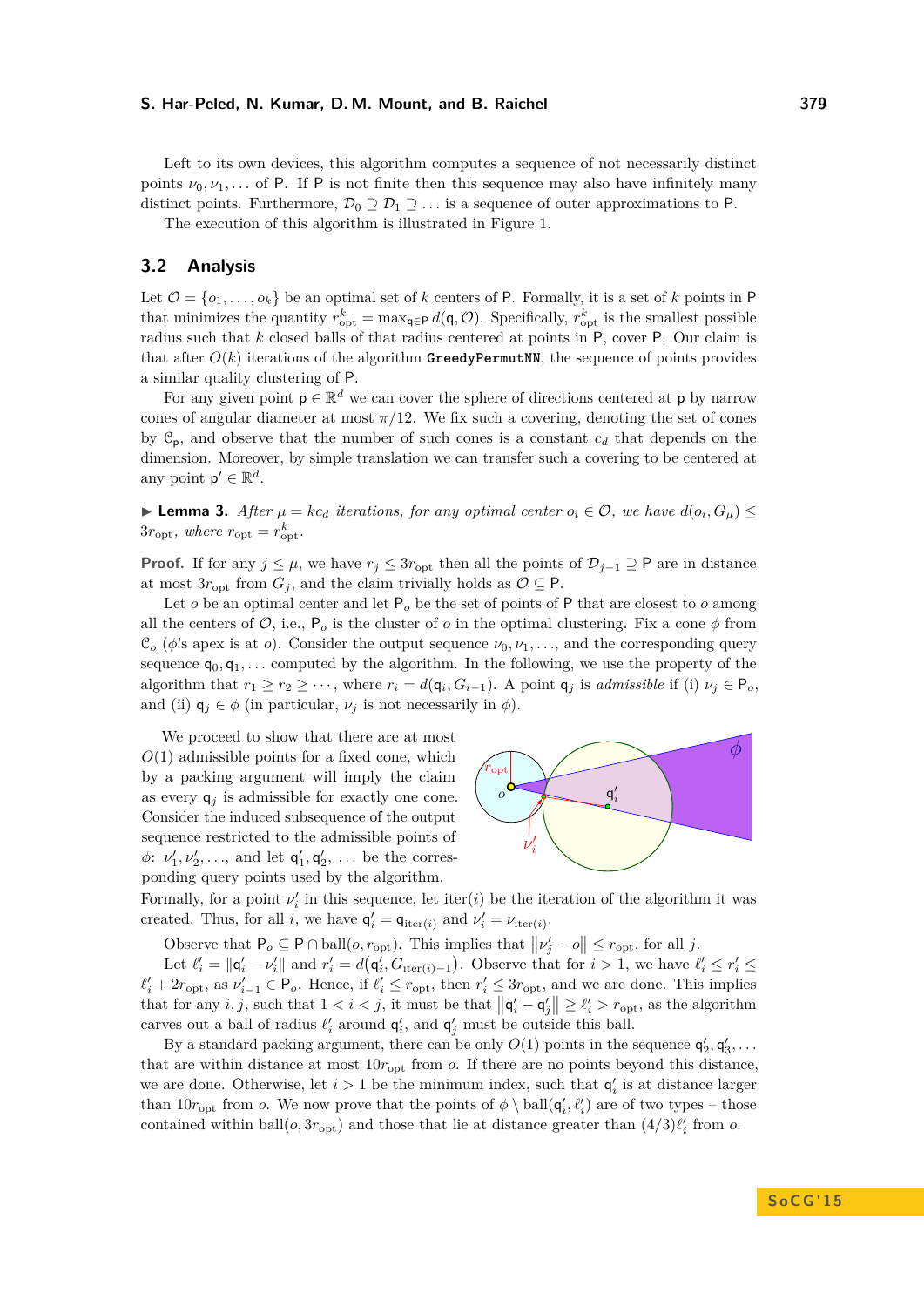<span id="page-6-0"></span>

**Figure 1** An example of the execution of the algorithm GreedyPermutNN of Section [3.1.](#page-4-1)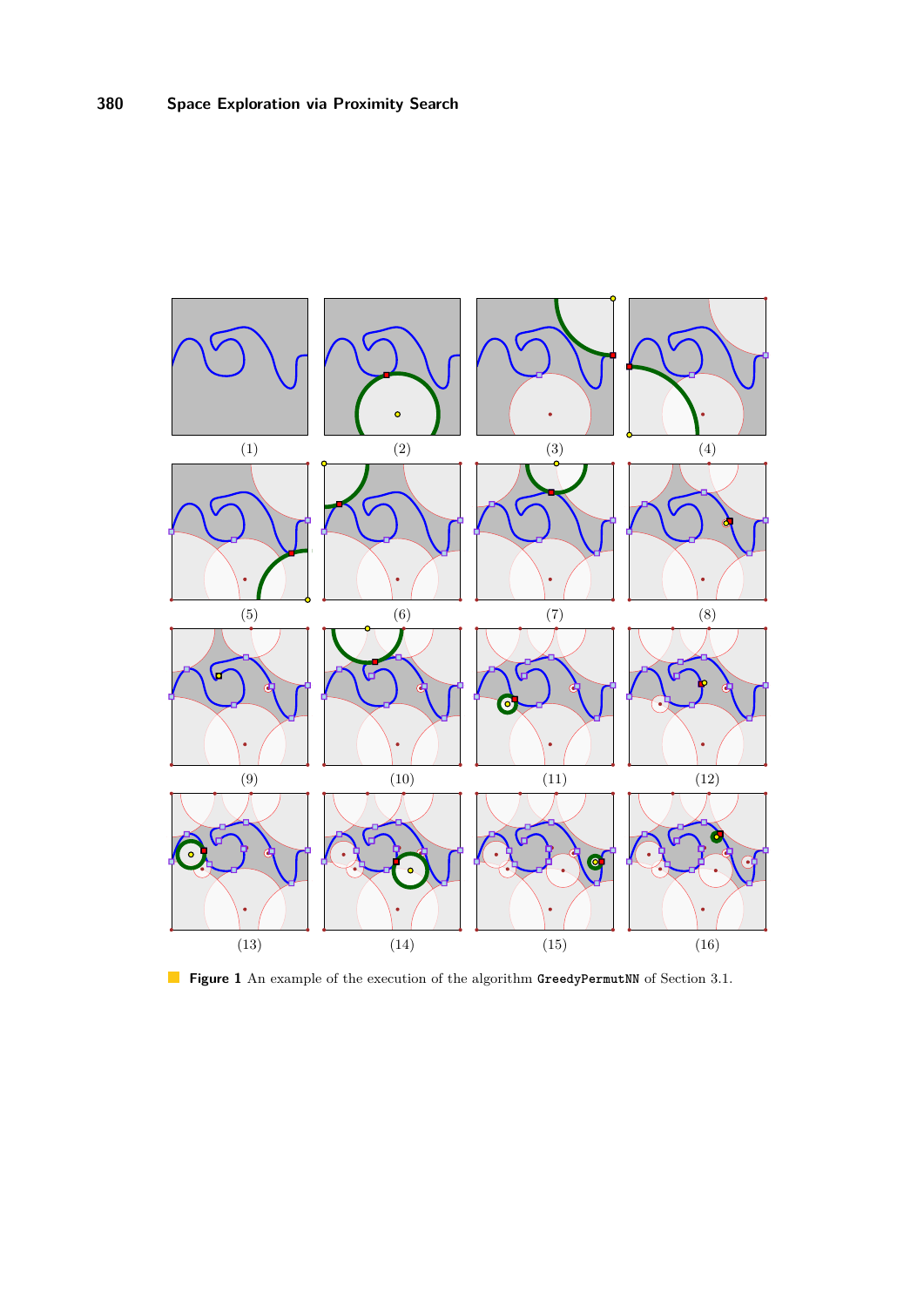To see this, observe that since the angle of the cone was chosen to be sufficiently small,  $\text{ball}(\mathbf{q}'_i, \ell'_i)$  splits  $\phi$  into two components, where all the points in the component containing *o* are distance  $\langle 3r_{\text{ont}} \rangle$ from *o*. The minimum distance to *o* (from a point in the component not containing *o*) is realized when  $q'_i$  is on the boundary of  $\phi$  and *o* 



is on the boundary of ball $(q'_i, \ell'_i)$ . Then the distance of any point of  $\phi \setminus \text{ball}(q'_i, \ell'_i)$  from *o* is at least  $2\ell'_i \cos(\beta) \geq 2\ell'_i \sqrt{3/4} \geq 1.73\ell_i$ , as the opening angle of the cone is at most  $\pi/12$ . (See the figure on the right.) The general case is somewhat more complicated as *o* might be in distance at most  $r_{opt}$  from the boundary of ball $(q'_i, \ell'_i)$ , but as  $\ell_i \geq 10r_{opt}$ , the claim still holds – we omit the tedious but straightforward calculations.

In particular, this implies that any later point  $q'_k$  in the sequence (i.e.,  $k > i$ ) is either one of the  $O(1)$  close points, or it must be far away, but then it is easy to argue that  $r'_{k}$  must be larger than  $r'_i$ , which is a contradiction as  $r_2 \ge r_3 \ge \cdots$  (as  $r'_i$  appears before  $r'_k$  in this sequence).

The above lemma readily implies the following.

<span id="page-7-0"></span>**► Theorem 4.** Let  $P ⊆ D$  be a given set of points in  $\mathbb{R}^d$  (not necessarily finite), where  $D$  is *a bounded set in* R *d . Furthermore, assume that* P *can be accessed only via a data structure Tnn that answers exact nearest-neighbor (*NN*) queries on* P*. The algorithm* **GreedyPermutNN***, described in Section [3.1,](#page-4-1) computes a permutation*  $\langle v_0, \ldots \rangle$  *of* P*, such that, for any*  $k > 0$ *,*  $P \subseteq \bigcup_{i=1}^{ck} \text{ball}(\nu_i, r_{\text{opt}}^k)$ , where *c* is a constant (independent of *k*), and  $r_{\text{opt}}^k$  is the minimum *radius of k balls (of the same radius) needed to cover* P*.*

*The algorithm can be implemented, such that running it for i iterations, takes polynomial time in i and involves i calls to*  $T_{nn}$ *.* 

**Proof.** Using Lemma [2b](#page-4-2) in Lemma [3](#page-5-0) implies the result. As for the running time, naively one needs to maintain the arrangement of balls inside the domain, and this can be done in polynomial time in the number of balls.

▶ Observation 5. If P is finite of size n, the above theorem implies that after  $i ≥ cn$ *iterations, one can recover the entire point set*  $P$  *(as*  $r_{\text{opt}}^n = 0$ *). Therefore cn is an upper bound on the number of queries for any problem. Note however that in general our goal is to demonstrate when problems can be solved using a significantly smaller amount of* NN *queries.*

The above also implies an algorithm for approximating the diameter.

<span id="page-7-1"></span>I **Lemma 6.** *Consider the setting of Theorem [4](#page-7-0) using an exact nearest-neighbor oracle. Suppose that the algorithm is run for*  $m = c_d + 1$  *iterations, and let*  $\nu_1, \ldots, \nu_m$  *be the set of output centers and*  $r_1, \ldots, r_m$  *be the corresponding distances. Then,* diam(P)/3  $\leq$  $\max(\text{diam}(\nu_1,\ldots,\nu_m),r_m)\leq 3\cdot \text{diam}(\mathsf{P}).$ 

**Proof.** Since the discrete one-center clustering radius lies in the interval  $[\text{diam}(P)/2, \text{diam}(P)]$ , the proof of Lemma [3](#page-5-0) implies that  $r_m \leq 3r_{\text{opt}} \leq 3 \cdot \text{diam}(\mathsf{P})$ . Moreover, each  $\nu_i$  is in P, and so diam $(\nu_1, \ldots, \nu_m) \leq \text{diam}(P)$ . Thus the upper bound follows.

For the lower bound, observe that if  $\text{diam}(\nu_1, \ldots, \nu_m) < \text{diam}(P)/3$ , as well as  $r_m <$ diam(P)/3, then it must be true that  $P \subseteq \mathcal{D}_{m-1} \subseteq \bigcup_{j=1}^{l} \text{ball}(\nu_j, r_m)$  has diameter less than  $diam(P)$ , a contradiction.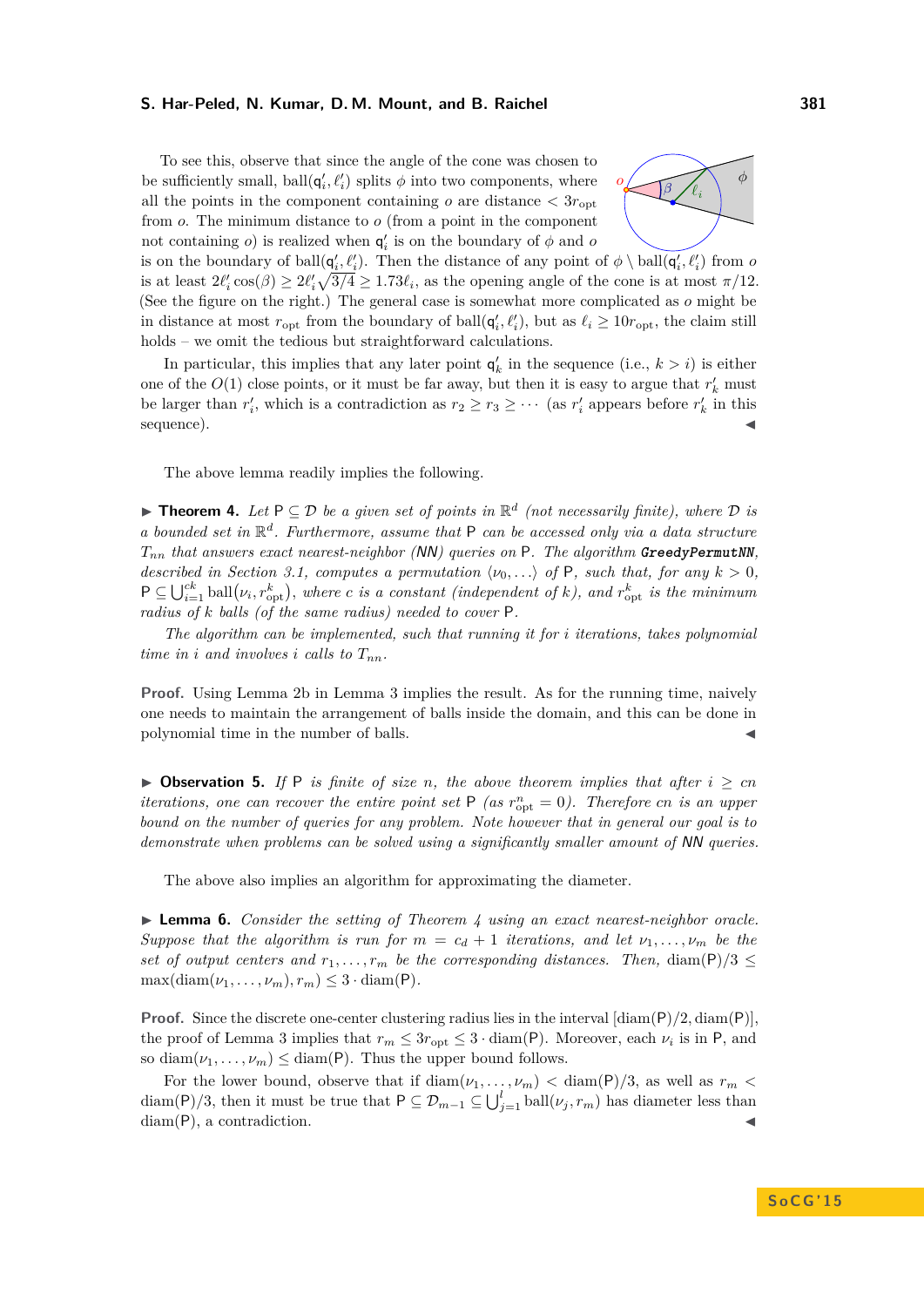## **3.3 Using approximate nearest-neighbor search**

If we are using an ANN black box  $T_{ann}$  to implement the algorithm, one can no longer scoop away the ball  $b_i = \text{ball}(q_i, \|q_i - \nu_i\|)$  at the *i*th iteration, as it might contain some of the points of P. Instead, one has to be more conservative, and use the ball  $b'_i = \text{ball}(\mathbf{q}_i, (1 - \varepsilon) ||\mathbf{q}_i - \nu_i||)$ Now, we might need to perform several queries till the volume being scooped away is equivalent to a single exact query.

Specifically, let P be a finite set, and consider its associated *spread*:  $\Phi = \frac{\text{diam}(D_0)}{\text{min}_{p, x \in P} ||p - x||}$ . We can no longer claim, as in Lemma [3,](#page-5-0) that each cone would be visited only one time (or constant number of times). Instead, it is easy to verify that each query point in the cone, shrinks the diameter of the domain restricted to the cone by a factor of roughly  $\varepsilon$ . As such, at most  $O\left(\log_{1/\varepsilon} \Phi\right)$  query points would be associated with each cone.

I **Corollary 7.** *Consider the setting of Theorem [4,](#page-7-0) with the modification that we use a*  $(1+\varepsilon)$ -ANN data structure  $T_{ann}$  to access P. Then, for any k,  $P \subseteq \bigcup_{i=1}^{f(k)} \text{ball}(\nu_i, r_{\text{opt}}^k)$ , where  $f(k) = O(k \log_{1/\varepsilon} \Phi).$ 

# **3.4 Discussion**

**Outer approximation.** As implied by the algorithm description, one can think about the algorithm providing an outer approximation to the set:  $\mathcal{D}_1 \supseteq \mathcal{D}_2 \supseteq \cdots \supseteq P$ . As demonstrated in Figure [1,](#page-6-0) the sequence of points computed by the algorithm seems to be a reasonable greedy permutation of the underlying set. However, the generated outer approximation seems to be inferior. If the purpose is to obtain a better outer approximation, a better strategy may be to pick the *i*th query point  $q_i$  as the point inside  $\mathcal{D}_i$  farthest away from  $\partial \mathcal{D}_{i-1} \cup G_{i-1}$ 

**Implementation details.** We have not spent any effort to describe in detail the algorithm of Theorem [4,](#page-7-0) mainly because an implementation of the exact version seems quite challenging in practice. A more practical approach would be to describe the uncovered domain  $\mathcal{D}_i$ approximately, by approximating from the inside, every ball  $b_i$  by an  $O(1/\varepsilon^d)$  grid of cubes, and maintaining these cubes using a (compressed) quadtree. This provides an explicit representation of the complement of the union of the approximate balls. Next, one would need to maintain for every free leaf of this quadtree, a list of points of  $G_i$  that might serve as its nearest neighbors – in the spirit of approximate Voronoi diagrams [\[10\]](#page-14-18).

# <span id="page-8-0"></span>**4 Convex-hull membership queries via proximity queries**

Let P be a set of *n* points in  $\mathbb{R}^d$ , let  $\Delta$  denote P's diameter, and let  $\varepsilon > 0$  be a prespecified parameter. We assume that the value of  $\Delta$  is known, although a constant approximation to this value is sufficient for our purposes. (See Lemma [6](#page-7-1) on how to compute this under reasonable assumptions.)

Let  $\mathcal{C} = \mathcal{C}\mathcal{H}(\mathsf{P})$  denote P's convex hull. Given a query point  $\mathsf{q} \in \mathbb{R}^d$ , the task at hand is to determine whether  $q$  is in  $C$ . As before, we assume that our only access to  $P$  is via an ANN data structure. There are two possible outputs:

**(A)** In: if  $q \in \mathcal{C}$ , and

**(B)** OUT: if **q** is at distance greater than  $\varepsilon \Delta$  from C,

Either answer is acceptable if **q** lies within distance  $\varepsilon \Delta$  of  $\partial \mathcal{C}$ .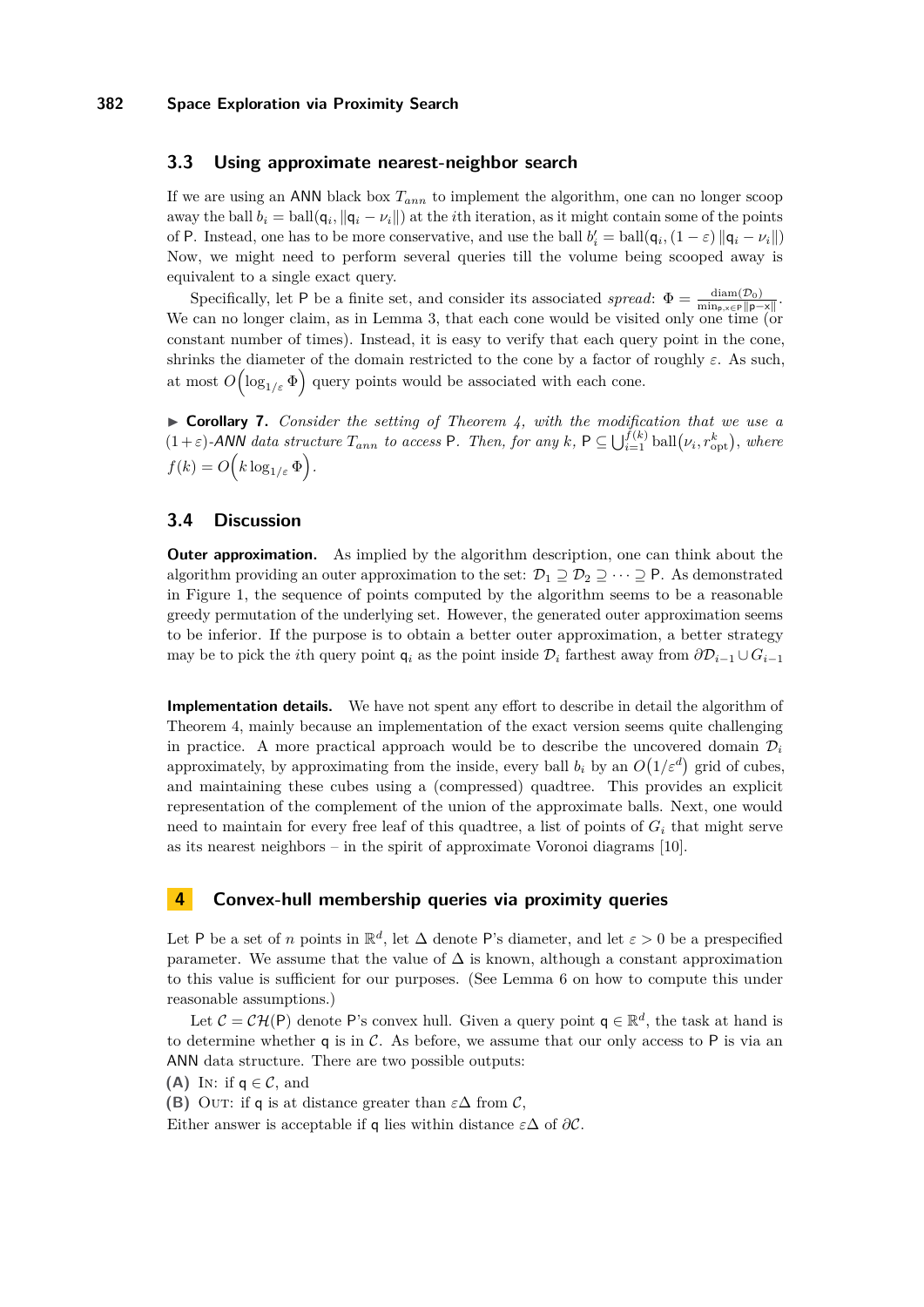## **4.1 Convex hull membership queries using exact extremal queries**

We first solve the problem using exact extremal queries and then later show these queries can be answered approximately with ANN queries.

## <span id="page-9-3"></span>**4.1.1 The algorithm**

We construct a sequence of points  $p_0, p_1, \ldots$  each guaranteed to be in the convex hull  $C$  of  $P$  and use them to determine whether  $q \in \mathcal{C}$ . The algorithm is as follows. Let  $p_0$  be an arbitrary point of  $P$ . For  $i > 0$ , in the *i*th iteration, the algorithm checks whether  $\|\mathbf{p}_{i-1} - \mathbf{q}\| \leq \varepsilon \Delta$ , and if so the algorithm outputs In and stops.



Otherwise, consider the ray  $\psi_i$  emanating from  $p_{i-1}$  in the

direction of **q**. The algorithm computes the point  $z_i \in P$  that is extremal in the direction of this ray. If the projection  $z_i'$  of  $z_i$  on the line supporting  $\psi_i$  is between  $p_{i-1}$  and q, then q is outside the convex-hull  $\mathcal{C}$ , and the algorithm stops and returns Out. Otherwise, the algorithm sets  $p_i$  to be the projection of q on the line segment  $p_{i-1}z_i$ , and continues to the next iteration. (See the figure on the right and Figure [2.](#page-9-0))

For a suitable constant *c* (see Lemma [9\)](#page-9-1), if the algorithm does not terminate after  $c/\varepsilon^2$ iterations, it stops and returns Out.

## **4.1.2 Analysis**

<span id="page-9-2"></span>**Example 1** Lemma 8. If the algorithm runs for more than *i* iterations, then  $d_i < \left(1 - \frac{\varepsilon^2}{2}\right)$  $\frac{e^2}{2}$ **d**<sub>*i*−1</sub>*, where*  $d_i = ||q - p_i||.$ 

**Proof.** By construction,  $p_i$ ,  $p_{i-1}$ , and q form a right angle triangle. The proof now follows by a direct trigonometric argument. Consider Figure [2.](#page-9-0) We have the following properties:



- **(A)** The triangles  $\Delta p_{i-1}z_i'z_i$  and  $\Delta p_{i-1}p_iq$  are similar.
- **(B)** Because the algorithm has not terminated in the *i*th iteration,  $||p_{i-1} - q|| > εΔ.$
- **(C)** The point **q** must be between  $p_{i-1}$  and  $z'_{i}$ , as otherwise the algorithm would have Thus,  $\|\mathbf{p}_{i-1} - \mathbf{z}'_i\| \ge \|\mathbf{p}_{i-1} - \mathbf{q}\| > \varepsilon \Delta$ . **(D)** We have  $\|\mathbf{p}_{i-1} - \mathbf{z}_i\| \leq \Delta$ , since both points are in C.

<span id="page-9-0"></span>**Figure 2** 

We conclude that 
$$
\cos \beta = \frac{\|\mathbf{p}_{i-1} - \mathbf{z}'_i\|}{\|\mathbf{p}_{i-1} - \mathbf{z}_i\|} > \frac{\varepsilon \Delta}{\Delta} = \varepsilon
$$
. Now, we have

$$
\|\mathbf{q} - \mathbf{p}_i\| = \|\mathbf{q} - \mathbf{p}_{i-1}\| \sin \beta = \|\mathbf{q} - \mathbf{p}_{i-1}\| \sqrt{1 - \cos^2 \beta} < \sqrt{1 - \varepsilon^2} \|\mathbf{q} - \mathbf{p}_{i-1}\| < \left(1 - \frac{\varepsilon^2}{2}\right) \|\mathbf{q} - \mathbf{p}_{i-1}\|,
$$

since  $(1 - \varepsilon^2/2)^2 > 1 - \varepsilon^2$ . January 1980, the contract of the contract of the contract of the contract of

<span id="page-9-1"></span>**Lemma 9.** *Either the algorithm stops within*  $O(1/\varepsilon^2)$  *iterations with a correct answer, or the query point lies at distance more than ε*∆ *from the convex hull* C*; in the latter case, since the algorithm says* OUT *its output is correct.*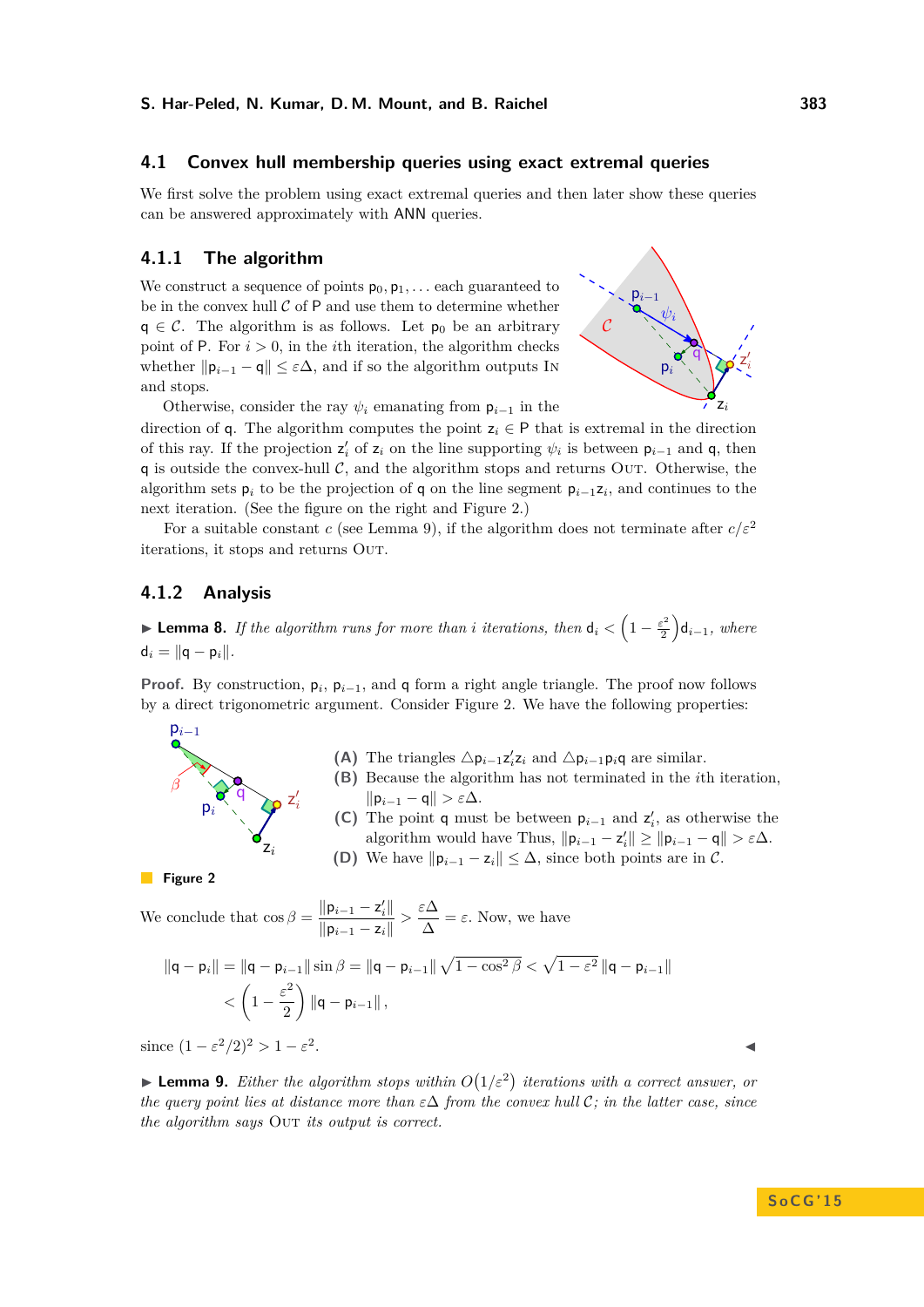

<span id="page-10-0"></span>**Figure 3** Worse case if extremal queries are approximate.

**Proof.** If the algorithm stops before it completes the maximum number of iterations, it can be verified that the output is correct as there is an easy certificate for this in each of the possible cases.

Otherwise, suppose that the query point is within  $\varepsilon\Delta$  of C. We argue that this leads to a contradiction; thus the query point must be more than  $\varepsilon\Delta$  far from C and the output of the algorithm is correct. Observe that d*<sup>i</sup>* is a monotone decreasing quantity that starts at values  $\leq \Delta$  (i.e,  $d_0 \leq \Delta$ ), since otherwise the algorithm terminates after the first iteration, as  $z'_1$ would be between **q** and **p**<sub>0</sub> on  $\psi_1$ .

Consider the *j*th *epoch* to be block of iterations of the algorithm, where  $2^{-j}\Delta < d_i \leq$ 2 <sup>−</sup>*j*+1∆. Following the proof of Lemma [8,](#page-9-2) one observes that during the *j*th epoch one can set  $\varepsilon_j = 1/2^j$  in place of  $\varepsilon$ , and using the argument it is easy to show that the *j*th epoch lasts  $O(1/\varepsilon_j^2)$  iterations. By assumption, since the algorithm continued for the maximum number of iterations we have  $d_i > \varepsilon \Delta$ , and so the maximum number of epochs is  $\lceil \lg(1/\varepsilon) \rceil$ . As such, the total number of iterations is  $\sum_{j=1}^{\lceil \lg(1/\varepsilon) \rceil} O(1/\varepsilon_j^2) = O(1/\varepsilon^2)$ . Since the algorithm did not stop, this is a contradiction.

#### **4.1.3 Approximate extremal queries**

For our purposes, approximate extremal queries on P are sufficient.

 $\triangleright$  **Definition 10.** A data structure provides  $\varepsilon$ -approximate extremal queries for P, if for any query unit vector v, it returns a point p, such that

$$
\forall x \in P, \qquad \langle v, x \rangle \le \langle v, p \rangle + \varepsilon \cdot \operatorname{diam}(P),
$$

where  $\langle v, x \rangle$  denotes the dot-product of v with x.

One can now modify the algorithm of Section [4.1.1](#page-9-3) to use, say, *ε/*4-approximate extremal queries on P. Indeed, one modifies the algorithm so it stops only if z*<sup>i</sup>* is on the segment  $p_{i-1}$ q, and it is in distance more than  $\varepsilon\Delta/4$  away from q. Otherwise the algorithm continues. It is straightforward but tedious to prove that the same algorithm performs asymptotically the same number of iterations (intuitively, all that happens is that the constants get slightly worse). The worse case as far progress in a single iteration is depicted in Figure [3.](#page-10-0)

I **Lemma 11.** *The algorithm of Section [4.1.1](#page-9-3) can be modified to use ε/*4*-approximate extremal queries and output a correct answer after performing*  $O(1/\varepsilon^2)$  *iterations.* 

#### **4.2 Convex-hull membership via ANN queries**

#### **4.2.1 Approximate extremal queries via ANN queries**

The basic idea is to replace the extremal empty half-space query, by an ANN query. Specifically, a  $(1 + \delta)$ -ANN query performed at q returns us a point p, such that

$$
\forall x \in P, \qquad \|q - p\| \le (1 + \delta) \|q - x\|.
$$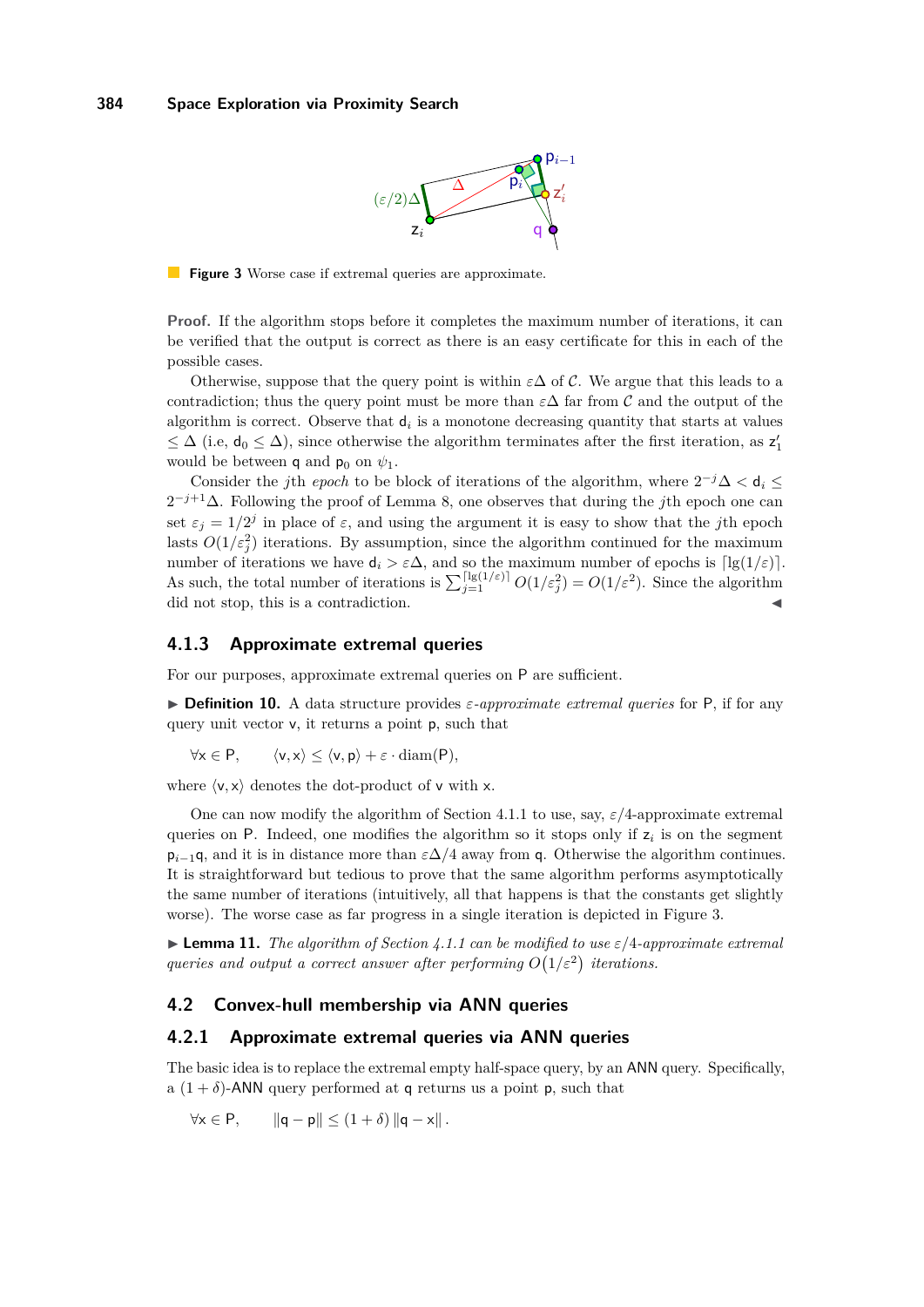<span id="page-11-2"></span>

**Figure 4** Illustration of the proof of Lemma [12.](#page-11-0)

Namely, ball  $\left(\mathsf{q}, \frac{\|\mathsf{q}-\mathsf{p}\|}{1+\delta}\right)$  $\frac{\mathsf{q}-\mathsf{p}\|}{1+\delta}$  does not contain any points of P. Locally, a ball looks like a halfspace, and so by taking the query point to be sufficiently far and the approximation parameter to be sufficiently small, the resulting empty ball and its associated ANN can be used as the answer to an extremal direction query.

## <span id="page-11-1"></span>**4.2.2 The modified algorithm**

Assume the algorithm is given a data structure  $T_{ann}$  that can answer  $(1 + \delta)$ -ANN queries on P. Also assume that it is provided with an initial point  $p_0 \in P$ , and a value  $\Delta'$  that is, say, a 2-approximation to  $\Delta = \text{diam}(P)$ , that is  $\Delta \leq \Delta' \leq 2\Delta$ .

In the *i*th iteration, the algorithm considers (again) the ray  $\psi_i$  starting from  $p_i$ , in the direction of  $q$ . Let  $q_i$  be the point within distance, say,

<span id="page-11-3"></span>
$$
\tau = c\Delta'/\varepsilon \tag{4.1}
$$

from  $p_{i-1}$  along  $\psi_i$ , where *c* is an appropriate constant to be determined shortly. Next, let  $z_i$ be the  $(1 + \delta)$ -ANN returned by  $T_{ann}$  for the query point  $q_i$ , where the value of  $\delta$  would be specified shortly. The algorithm now continues as before, by setting  $p_i$  to be the nearest point on  $p_{i-1}z_i$  to q. Naturally, if  $||q - p_i||$  falls below  $\varepsilon \Delta'/2$ , the algorithm stops, and returns In, and otherwise the algorithm continues to the next iteration. As before, for a suitable constant *c*, if the algorithm does not terminate after  $c/\varepsilon^2$  iterations, it stops and returns OUT.

## **4.2.3 Analysis**

<span id="page-11-0"></span>**► Lemma 12.** *Let*  $0 < \varepsilon \leq 1$  *be a prespecified parameter, and let*  $\delta = \varepsilon^2/(32 - \varepsilon)^2 = O(\varepsilon^2)$ *. Then, a*  $(1 + \delta)$ -ANN *query done using*  $q_i$  *(as defined in Section [4.2.2\)](#page-11-1), returns a point*  $z_i$ *which is a valid*  $\varepsilon$ -*approximate extremal query on* P, *in the direction of*  $\psi_i$ .

**Proof.** Consider the extreme point  $y_i \in P$  in the direction of  $\psi_i$ . Let  $y'_i$  be the projection of  $y_i$  to the segment  $p_{i-1}q_i$ , and let  $\ell = ||q_i - y_i||$ . See Figure [4.](#page-11-2)

The  $(1 + \delta)$ -ANN to  $\mathbf{q}_i$  (i.e., the point  $\mathbf{z}_i$ ), must be inside the ball  $b = \text{ball}(\mathbf{q}_i, (1 + \delta)\ell)$ , and let  $z'_i$  be its projection to the segment  $p_{i-1}q_i$ .

Now, if we interpret z*<sup>i</sup>* as the returned answer for the approximate extremal query, then the error is the distance  $||z'_i - y'_i||$ , which is maximized if  $z'_i$  is as close to  $p_{i-1}$  as possible. In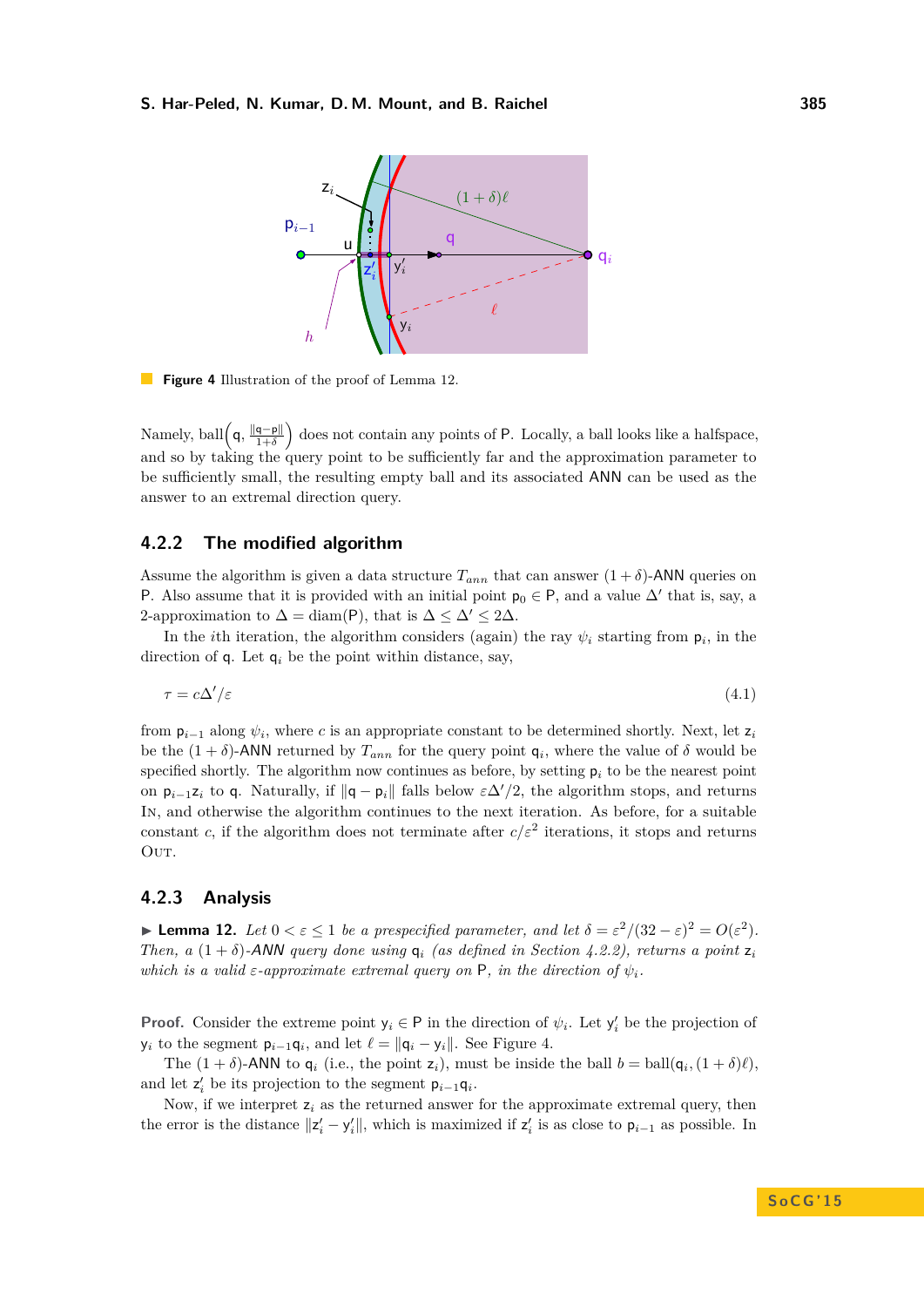#### **386 Space Exploration via Proximity Search**

particular, let u be the point in distance  $(1 + \delta)\ell$  from  $\mathsf{q}_i$  along the segment  $\mathsf{p}_{i-1}\mathsf{q}_i$ . We then have that  $||z'_i - y'_i|| \leq h = ||u - y'_i||$ . Now, since  $||y'_i - y_i|| \leq ||p_{i-1} - y_i|| \leq \Delta'$ , we have

$$
h = ||\mathbf{u} - \mathbf{y}'_i|| \le (1 + \delta)\ell - ||\mathbf{y}'_i - \mathbf{q}_i|| = (1 + \delta)\ell - \sqrt{\ell^2 - ||\mathbf{y}'_i - \mathbf{y}_i||^2}
$$
  
\n
$$
\le (1 + \delta)\ell - \sqrt{\ell^2 - (\Delta')^2} = \frac{(1 + \delta)^2 \ell^2 - \ell^2 + (\Delta')^2}{(1 + \delta)\ell + \sqrt{\ell^2 - (\Delta')^2}} \le \frac{(2\delta + \delta^2)\ell^2 + (\sqrt{\delta}\ell)^2}{\ell}
$$
  
\n
$$
\le \frac{4\delta\ell^2}{\ell} = 4\delta\ell,
$$

since  $\delta \leq 1$ , and assuming that  $\Delta' \leq \sqrt{ }$ *δ* $\ell$ . For our purposes, we need that  $4\delta\ell \leq \varepsilon \Delta$ . Both of these constraints translate to the inequalities,  $\left(\frac{\Delta'}{2}\right)$  $\ell$  $\bigg\}^2 \leq \delta \leq \frac{\varepsilon \Delta}{4\ell}$  $\frac{2}{4\ell}$ . Observe that, by the triangle inequality, it follows that

$$
\ell = ||\mathsf{q}_i - \mathsf{y}_i|| \le ||\mathsf{q}_i - \mathsf{p}_{i-1}|| + ||\mathsf{p}_{i-1} - \mathsf{y}_i|| \le \tau + \Delta.
$$

A similar argument implies that  $\ell \geq \tau - \Delta$ . In particular, it is enough to satisfy the constraint  $\left(\frac{\Delta'}{\tau-\Delta}\right)^2 \leq \delta \leq \frac{\varepsilon\Delta}{4(\tau+\Delta)},$  which is satisfied if  $\left(\frac{\Delta'}{\tau-\Delta'}\right)^2 \leq \delta \leq \frac{\varepsilon\Delta'/2}{4(\tau+\Delta)}.$  $\frac{\varepsilon \Delta'/2}{4(\tau + \Delta')}$ , as  $\Delta \leq \Delta' \leq 2\Delta$ . Substituting the value of  $\tau = c\Delta'/\varepsilon$ , see Eq. [\(4.1\)](#page-11-3), this is equivalent to  $\left(\frac{1}{c/\varepsilon-1}\right)^2 \le \delta \le$  $\frac{\varepsilon/2}{4(c/\varepsilon+1)}$ , which holds for  $c = 32$ , as can be easily verified, and setting  $\delta = \varepsilon^2/(32 - \varepsilon)^2 =$  $O(\varepsilon^2)$ .

**► Theorem 13.** *Given a set*  $P$  *of n points in*  $\mathbb{R}^d$ *, let*  $\varepsilon \in (0,1]$  *be a parameter, and let*  $\Delta'$  *be a constant approximation to the diameter of* P*. Assume that you are given a data structure that can answer*  $(1 + \delta)$ -ANN *queries on* P, for  $\delta = O(\varepsilon^2)$ . Then, given a query point q, one *can decide, by performing*  $O(1/\varepsilon^2)$   $(1+\delta)$ -ANN *queries whether* **q** *is inside the convex-hull*  $C = \mathcal{CH}(P)$ *. Specifically, the algorithm returns*  $■$  In: *if*  $q \in \mathcal{C}$ *, and* 

OUT: if **q** is more than  $\epsilon \Delta$  *away from* C, where  $\Delta = \text{diam}(P)$ .

*The algorithm is allowed to return either answer if*  $q \notin C$ , but the distance of q from C is at *most*  $\varepsilon \Delta$ *.* 

# <span id="page-12-0"></span>**5 Density clustering**

#### **5.1 Definition**

Given a set P of *n* points in  $\mathbb{R}^d$ , and a parameter  $\mu$ , with  $1 \leq \mu \leq n$ , we are interested in computing a set  $C \subseteq P$  of "centers", such that each center is assigned at most  $\mu$  points, and the number of centers is (roughly)  $n/\mu$ . In addition, we require that:

- **(A)** A point of P is assigned to its nearest neighbor in C (i.e., C induces a *Voronoi partition* of P).
- **(B)** The centers come from the original point set.

Intuitively, this clustering tries to capture the local density – in areas where the density is low, the clusters can be quite large (in the volume they occupy), but in regions with high density the clusters have to be tight and relatively "small".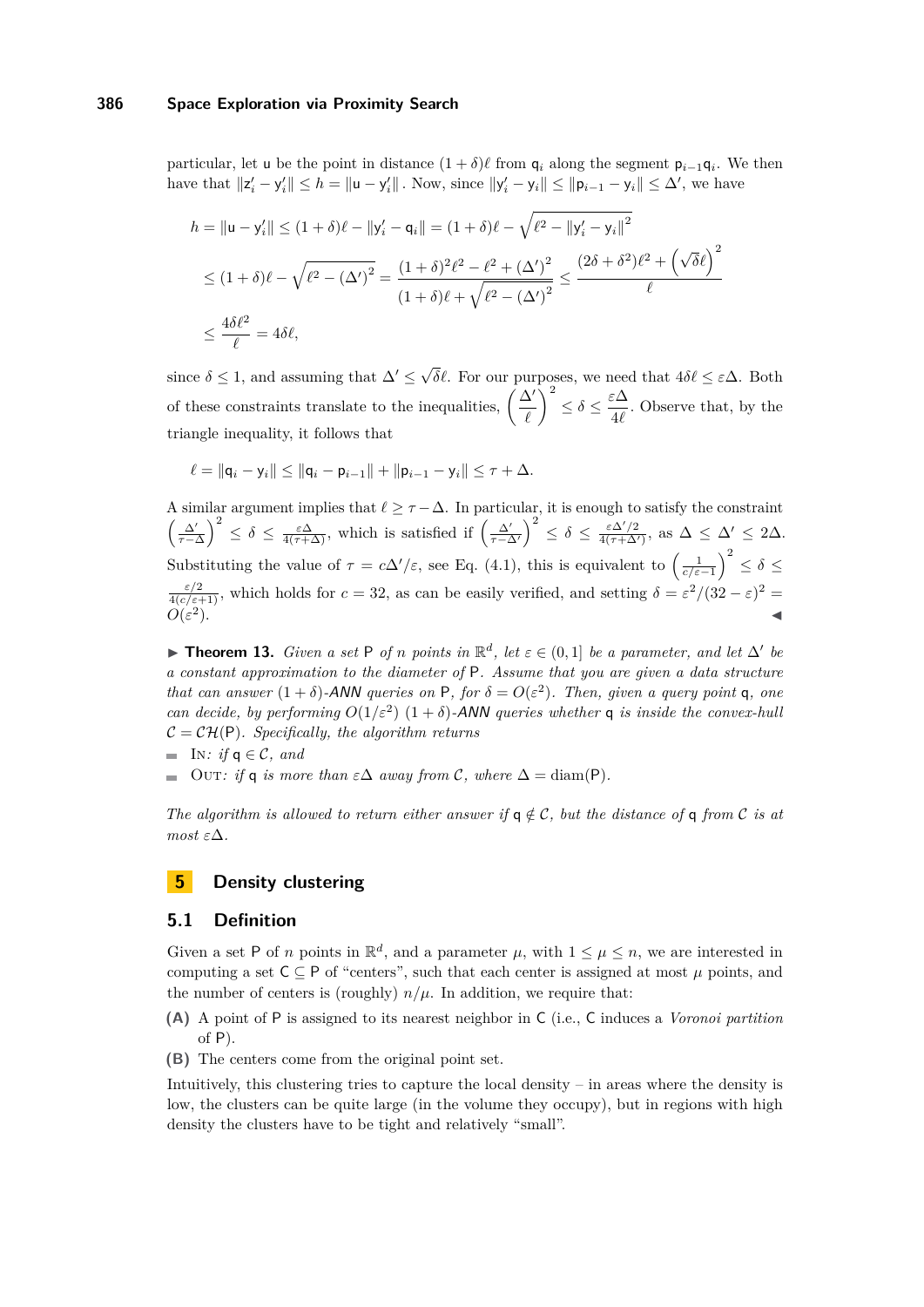Formally, given a set of centers  $C$ , and a center  $c \in C$ , its *cluster* is

$$
\mathsf{P}_{\mathsf{c}} = \left\{ \mathsf{p} \in \mathsf{P} \middle| \|\mathsf{c} - \mathsf{p}\| < d\big(\mathsf{p}, \mathsf{C} \setminus \{c\}\big) \right\},
$$

where  $d(\mathbf{p}, X) = \min_{\mathbf{x} \in X} ||\mathbf{p} - \mathbf{x}||$  (and assuming for the sake of simplicity of exposition that all distances are distinct). The resulting *clustering* is  $\Pi(P, C) = \{P_c \mid c \in C\}$ . A set of points P, and a set of centers  $C \subseteq P$  is a *µ*-density clustering of P if for any  $c \in C$ , we have  $|P_c| \leq \mu$ . As mentioned, we want to compute a balanced partitioning, i.e., one where the number of centers is roughly  $n/\mu$ . We show below that this is not always possible in high enough dimensions.

## **5.1.1 A counterexample in high dimension**

**Example 14** (For proof see [\[12\]](#page-14-0)). For any integer  $n > 0$ , there exists a set P of *n* points in  $\mathbb{R}^n$ , such that for any  $\mu < n$ , a  $\mu$ -density clustering of P must use at least  $n - \mu + 1$  centers.

## **5.2 Algorithms**

## **5.2.1 Density clustering via nets**

**Lemma 15.** For any set of *n* points P in  $\mathbb{R}^d$ , and a parameter  $\mu < n$ , there exists a  $\mu$ -density clustering with  $O\Big(\frac{n}{\mu}\log\frac{n}{\mu}\Big)$  centers (the  $O$  notation hides constants that depend *on d).*

**Proof.** Consider the hypercube  $[-1, 1]^d$ . Cover its outer faces (which are  $(d-1)$ -dimensional hypercubes) by a grid of side length  $1/3\sqrt{d}$ . Consider a cell C in this grid – it has diameter  $\leq 1/3$ , and it is easy to verify that the cone  $\phi = {\{tp \mid p \in C, t \geq 0\}}$  formed by the origin and *C* has angular diameter  $\langle \pi/3$ . This results in a set C of  $N = O(d^d)$  cones covering  $\mathbb{R}^d$ .

Fix a cone  $\phi \in \mathcal{C}$ . For a point  $p \in \mathbb{R}^d$ , let  $\phi_p$  denote the translation of  $\phi$  such that **p** is its apex. Note that  $\phi$  is formed by the intersection of  $2(d-1)$  halfspaces. As such, the range space consisting of all ranges  $\phi_p$ , such that  $p \in \mathbb{R}^d$ , has VC dimension at most  $d' = O(d^2 \log d)$  [\[10,](#page-14-18) Theorem 5.22]. For a radius *r* and point **p**, let a *φ*-slice be the set  $s_{\phi}(\mathbf{p}, r) = \phi_{\mathbf{p}} \cap \text{ball}(\mathbf{p}, r)$ , i.e. the set formed by intersecting  $\phi_{\mathbf{p}}$  with a ball centered at **p** and of radius *r*. The range space of all  $\phi$ -slices,  $S_{\phi} = \{s_{\phi}(\mathsf{p}, r) \mid \mathsf{p} \in \mathbb{R}^d, r \geq 0\}$ , has VC dimension  $d'' = O(d + 2 + d') = O(d^2 \log d)$ , since the VC dimension of balls in  $\mathbb{R}^d$  is  $d + 2$ , and one can combine range spaces as done above, see the book [\[10\]](#page-14-18) for background on this.

Now, for  $\varepsilon = (\mu/N)/n = \mu/(nN)$ , consider an  $\varepsilon$ -net R of the point set P for  $\phi$ -slices. The size of such a net is  $|\mathsf{R}| = O((d''/\varepsilon) \log \varepsilon^{-1}) = O\left(\frac{nNd^2\log d}{\mu}\log \frac{nN}{\mu}\right) = O\left(d^{O(d)}\frac{n}{\mu}\log \frac{n}{\mu}\right) =$  $O\left(\frac{n}{\mu}\log\frac{n}{\mu}\right)$ , by the *ε*-net theorem.

Consider a point  $p \in P$  that is in R. Let  $\nu_{\phi}$  be the nearest point to p in the set  $\{R \setminus \{p\}\}\cap \phi_{p}$ . The key observation is that any point in P∩ $\phi_{p}$  that is farther away from p than  $\nu_{\phi}$ , is closer to  $\nu_{\phi}$  than to p; that is, only points closer to p than  $\nu_{\phi}$  might be assigned to p in the Voronoi clustering. Since R is an  $\varepsilon$ -net for  $\phi$ -slices,  $s_{\phi}(\mathbf{p}, \|\mathbf{p} - \nu_{\phi}\|) = \phi_{\mathbf{p}} \cap \text{ball}(\mathbf{p}, \|\mathbf{p} - \nu_{\phi}\|)$ , contains at most  $\varepsilon n = \mu/N$  points of P. It follows that at most  $\mu/N$  points of P ∩  $\phi_p$  are assigned to the cluster associated with p. By summing over all *N* cones, at most  $(\mu/N)N = \mu$ points are assigned to p, as desired.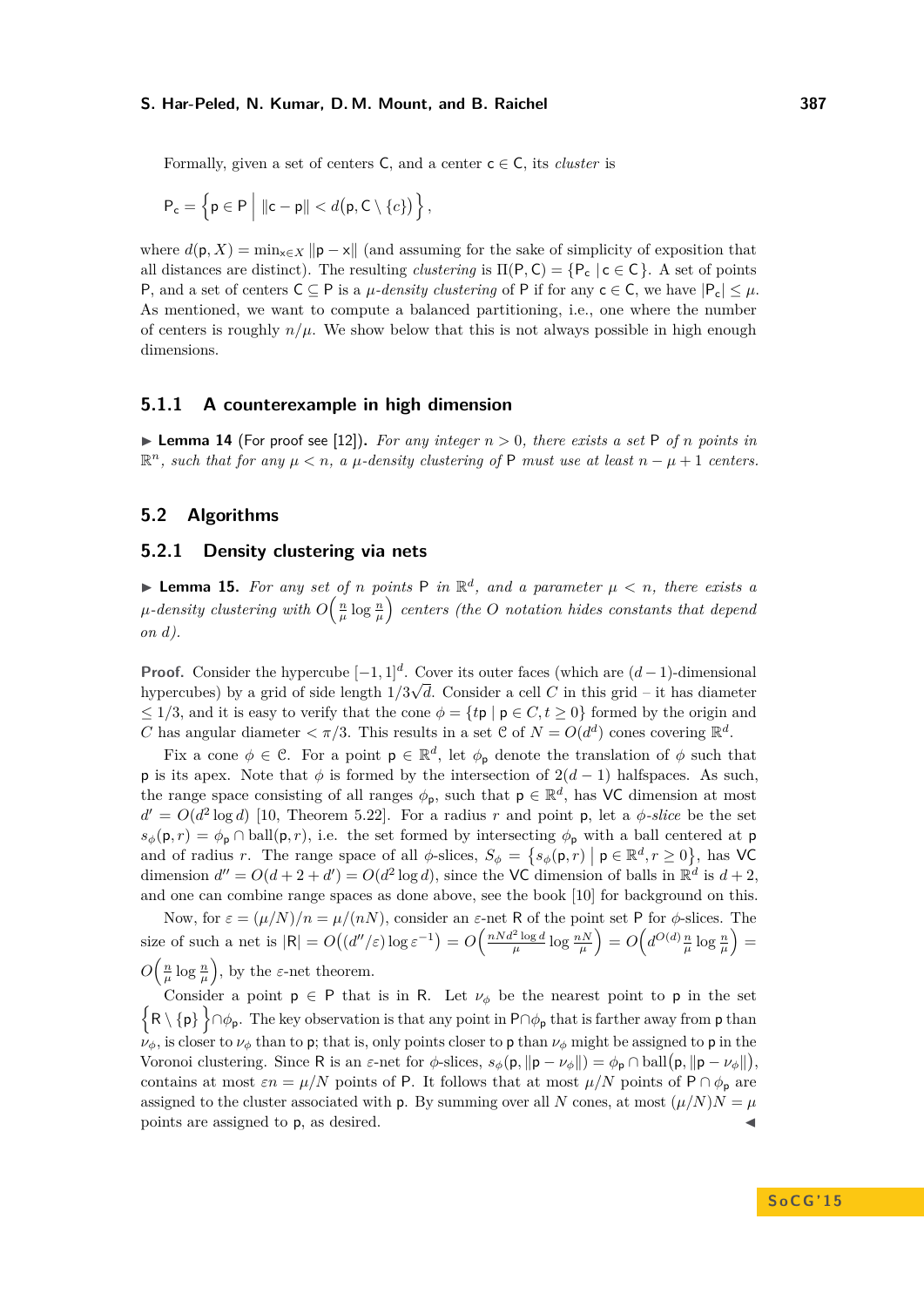## **5.2.2 The planar case**

**Example 16** (For proof see [\[12\]](#page-14-0)). For any set of *n* points P in  $\mathbb{R}^2$ , and a parameter  $\mu$  with  $1 \leq \mu \leq n$ , there exists a  $\mu$ -density clustering with  $O(n/\mu)$  centers.

**Acknowledgments.** N. K. would like to thank Anil Gannepalli for telling him about Atomic Force Microscopy.

#### **References**

- <span id="page-14-7"></span>**1** L.-E. Andersson and N. F. Stewart. *Introduction to the Mathematics of Subdivision Surfaces*. SIAM, 2010.
- <span id="page-14-2"></span>**2** G. Binnig, C. F. Quate, and Ch. Gerber. Atomic force microscope. *Phys. Rev. Lett.*, 56:930–933, Mar 1986.
- <span id="page-14-8"></span>**3** J. F. Blinn. A generalization of algebraic surface drawing. *ACM Trans. Graphics*, 1:235–256, 1982.
- <span id="page-14-5"></span>**4** J.-D. Boissonnat, L. J. Guibas, and S. Oudot. Learning smooth shapes by probing. *Comput. Geom. Theory Appl.*, 37(1):38–58, 2007.
- <span id="page-14-15"></span>**5** K. L. Clarkson. Coresets, sparse greedy approximation, and the frank-wolfe algorithm. *ACM Trans. Algo.*, 6(4), 2010.
- <span id="page-14-3"></span>**6** R. Cole and C. K. Yap. Shape from probing. *J. Algorithms*, 8(1):19–38, 1987.
- <span id="page-14-19"></span>**7** T. Feder and D. H. Greene. Optimal algorithms for approximate clustering. In *Proc. 20th Annu. ACM Sympos. Theory Comput.* (STOC), pages 434–444, 1988.
- <span id="page-14-10"></span>**8** A. Goel, P. Indyk, and K. R. Varadarajan. Reductions among high dimensional proximity problems. In *Proc. 12th ACM-SIAM Sympos. Discrete Algs.* (SODA), pages 769–778, 2001.
- <span id="page-14-13"></span>**9** T. Gonzalez. Clustering to minimize the maximum intercluster distance. *Theoret. Comput. Sci.*, 38:293–306, 1985.
- <span id="page-14-18"></span>**10** S. Har-Peled. *Geometric Approximation Algorithms*, volume 173 of *Mathematical Surveys and Monographs*. Amer. Math. Soc., 2011.
- <span id="page-14-11"></span>**11** S. Har-Peled, P. Indyk, and R. Motwani. Approximate nearest neighbors: Towards removing the curse of dimensionality. *Theory Comput.*, 8:321–350, 2012. Special issue in honor of Rajeev Motwani.
- <span id="page-14-0"></span>**12** S. Har-Peled, N. Kumar, D. Mount, and B. Raichel. Space exploration via proximity search. *CoRR*, abs/1412.1398, 2014.
- <span id="page-14-14"></span>**13** S. Har-Peled and M. Mendel. Fast construction of nets in low dimensional metrics, and their applications. *SIAM J. Comput.*, 35(5):1148–1184, 2006.
- <span id="page-14-12"></span>**14** P. Indyk. Nearest neighbors in high-dimensional spaces. In J. E. Goodman and J. O'Rourke, editors, *Handbook of Discrete and Computational Geometry*, chapter 39, pages 877–892. CRC Press LLC, 2nd edition, 2004.
- <span id="page-14-16"></span>**15** B. Kalantari. A characterization theorem and an algorithm for A convex hull problem. *CoRR*, abs/1204.1873, 2012.
- <span id="page-14-6"></span>**16** B. B. Mandelbrot. *The fractal geometry of nature*. Macmillan, 1983.
- <span id="page-14-17"></span>**17** J. M. Mulvey and M. P. Beck. Solving capacitated clustering problems. *Euro. J. Oper. Res.*, 18:339–348, 1984.
- <span id="page-14-9"></span>**18** F. Panahi, A. Adler, A. F. van der Stappen, and K. Goldberg. An efficient proximity probing algorithm for metrology. In *Proc. IEEE Int. Conf. Autom. Sci. Engin. (CASE)*, pages 342–349, 2013.
- <span id="page-14-1"></span>**19** S. S. Skiena. Problems in geometric probing. *Algorithmica*, 4:599–605, 1989.
- <span id="page-14-4"></span>**20** S. S. Skiena. Geometric reconstruction problems. In J. E. Goodman and J. O'Rourke, editors, *Handbook of Discrete and Computational Geometry*, chapter 26, pages 481–490. CRC Press LLC, Boca Raton, FL, 1997.